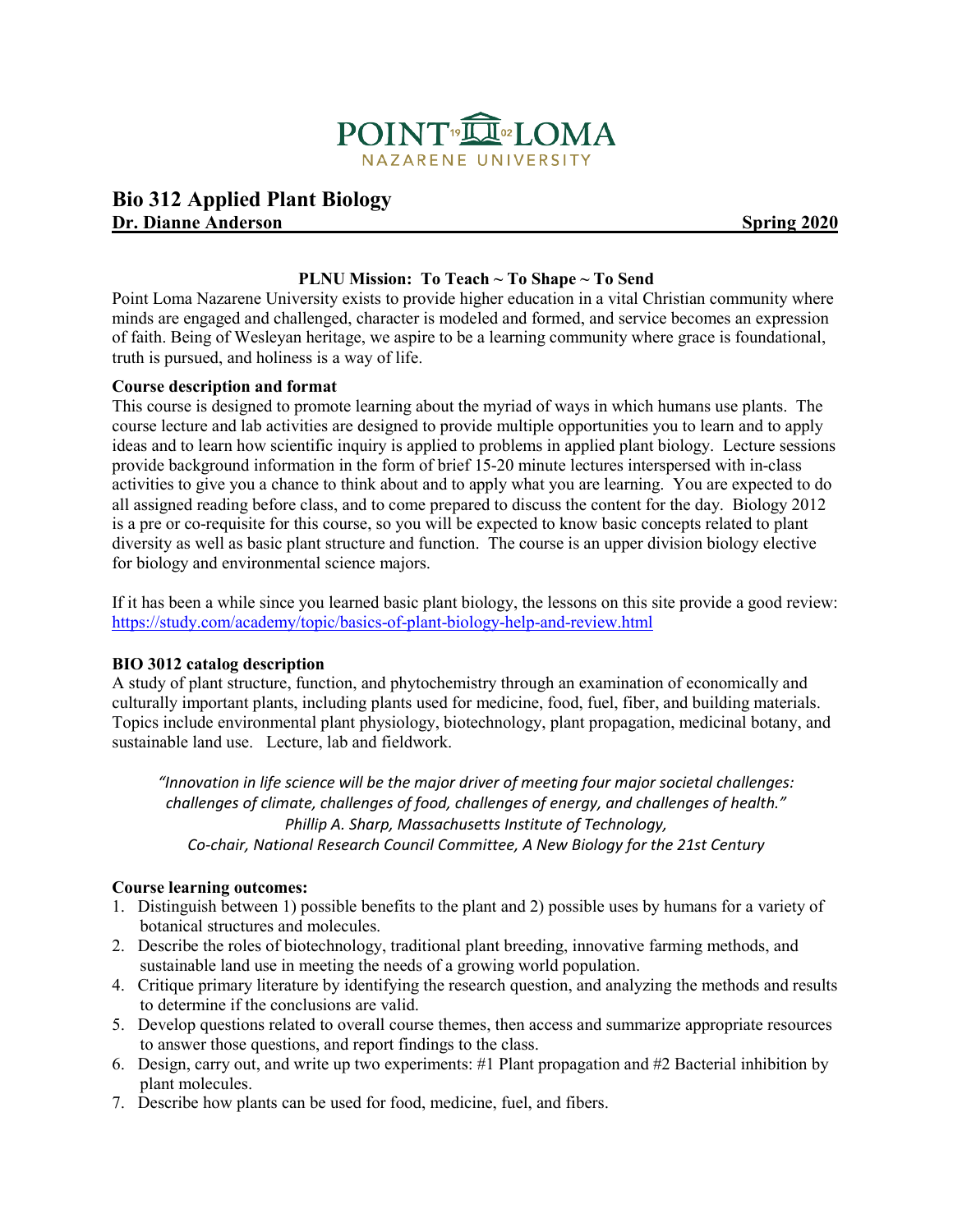#### **Instructor office hours and contact information**

Office hours are held in Rohr Science #146 are Wednesdays & Thursdays 1:30-3:30. I can also set up an appointment if these times do not work for you.

[dianneanderson@pointloma.edu](mailto:dianneanderson@pointloma.edu) Office: 619-849-2705

#### **Class session schedule**

Class will be held on Friday afternoons from 2:45-4:45 in Rohr Science 40.

### **Resources for the course**

A variety of handouts (book excerpts, journal articles, etc.) will be posted to Canvas or available online. It may also be very helpful to have the Brooker textbook (used in BIO 2010, 2011 and 2012) to use as a reference from time to time.

I suggest using the "Flipboard" app to follow plant-related articles that connect to BIO 3012.

#### **Grading**

Grades will be given on the basis of total points earned. Points are distributed as follows:

| Lecture/lab exams $(2 \text{ } @100 \text{ points each})$ |                             | $200$ pts  |
|-----------------------------------------------------------|-----------------------------|------------|
| Lab summaries                                             | approximately               | $30$ pts   |
| Homework and in-class activities                          | approximately               | $50$ pts.  |
| Projects $(4 \omega 25$ points each)                      |                             | $100$ pts. |
| Research Project                                          |                             | $100$ pts. |
|                                                           | approximately 480 pts total |            |

Project information:

- Project #1 Design, carry out, and analyze a **plant nutrition project** based on either a comparison of fertilizer types, concentrations, or protocols.
- Project #2 Design, carry out, and analyze a **propagation project** based on either a comparison of methods for the same species and/or a comparison of species using the same method.
- Project #3 Design, carry out, and analyze a **medicinal botany project** based on analyzing the antibacterial properties of various plants/spices.
- Project #4 Complete a class-related **service project** (2-3 hours) to benefit someone else and submit a brief written summary as well as before and after pictures (1-2 pages)
- Project #5 Prepare and present a **summary of current research** (at least two research articles) in an area of applied plant biology, then propose a line of research to extend the work.

You are expected to take the exams on the days scheduled unless you have an excuse cleared by me no later than the Friday preceding the exam. If there is an approved conflict, you will be expected to take the exam **prior to** the scheduled time. If something unexpected happens, we will make appropriate arrangements at that time. Makeup exams may not be the same as the original and will generally be more difficult in nature. Un-excused misses will result in a zero grade.

Grading scale: A 90% B 80% C 70% D 60% F 50%

Final grades will have – added to the lowest  $2\%$  and + added to the highest  $2\%$  within each range. (91%)  $= A - 88\% = B +$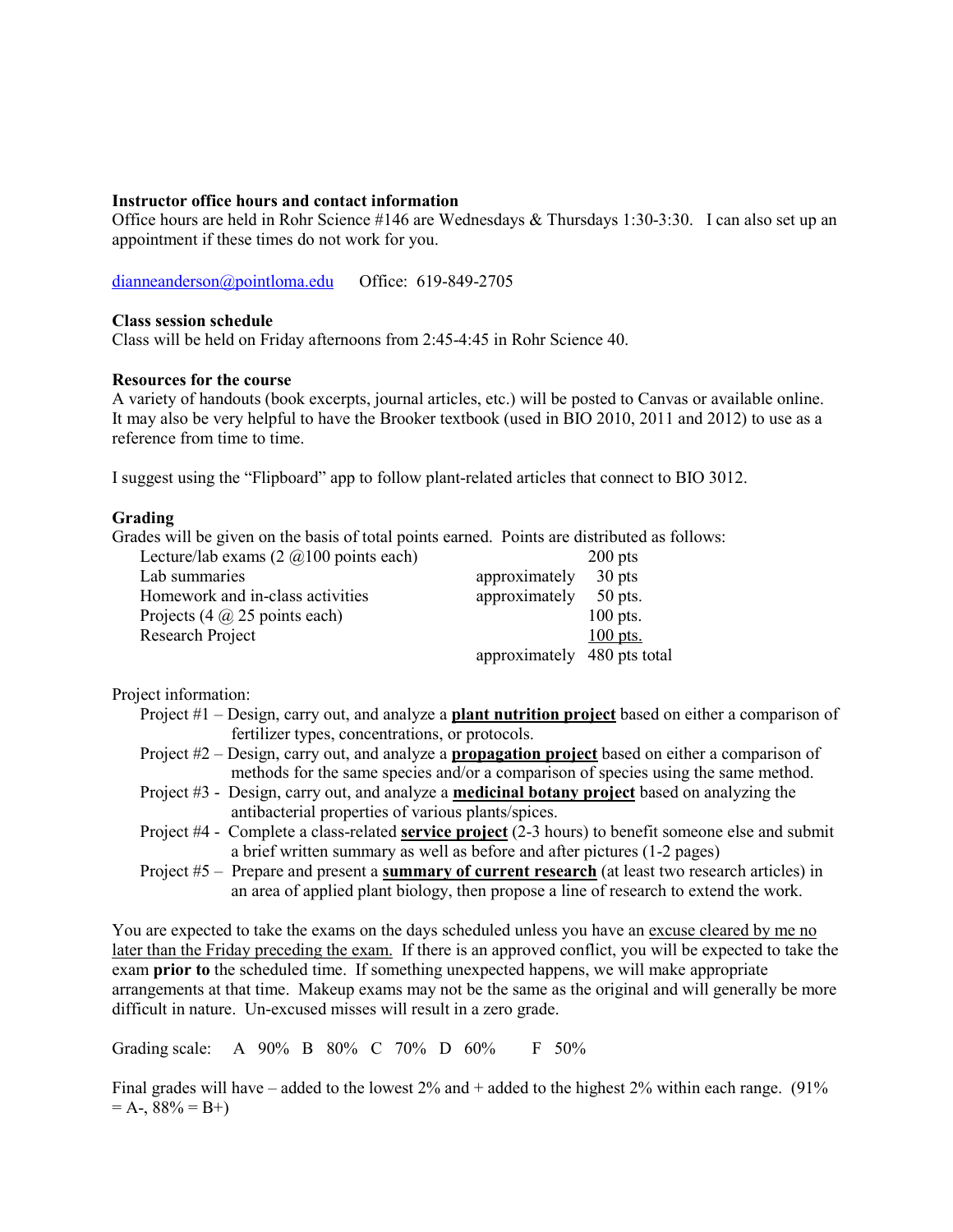Final exam policy: All students are required to take the final exam for the course on the day and at the time on the PLNU final exam schedule: Wednesday, May 6, 2020 **from 1:30-4:00.**

#### **Participation and cooperation**

In an effect to create the best learning environment possible, all students should work in groups when asked to do so – whether in the lab or lecture. I will often assign groups, and I will shuffle the groups several times during the semester. You may be surprised how much you can learn from one another, especially from people who you may not have chosen to work with on your own.

Cell phones must be muted/on vibrate during class. Only in cases of emergency should you leave class to take a phone call, unless the lab is on a break. Please, NO texting during class as it distracts both you and people around you.

Computers used in class are used only for class activities. Failure to comply with this restriction will result in the loss of your privilege to use a computer during class and may result in the loss of this privilege by all of the students in this class.

# **PLNU Undergraduate Syllabus Notification Page**

## **PLNU COPYRIGHT POLICY**

Point Loma Nazarene University, as a non-profit educational institution, is entitled by law to use materials protected by the US Copyright Act for classroom education. Any use of those materials outside the class may violate the law.

## **PLNU ACADEMIC HONESTY POLICY**

Students should demonstrate academic honesty by doing original work and by giving appropriate credit to the ideas of others. Academic dishonesty is the act of presenting information, ideas, and/or concepts as one's own when in reality they are the results of another person's creativity and effort. A faculty member who believes a situation involving academic dishonesty has been detected may assign a failing grade for that assignment or examination, or, depending on the seriousness of the offense, for the course. Faculty should follow and students may appeal using the procedure in the university Catalog. See [Academic Policies](http://catalog.pointloma.edu/content.php?catoid=18&navoid=1278) for definitions of kinds of academic dishonesty and for further policy information.

## **PLNU ACADEMIC ACCOMMODATIONS POLICY**

While all students are expected to meet the minimum standards for completion of this course as established by the instructor, students with disabilities may require academic adjustments, modifications or auxiliary aids/services. At Point Loma Nazarene University (PLNU), these students are requested to register with the Disability Resource Center (DRC), located in the Bond Academic Center. [\(DRC@pointloma.edu](mailto:DRC@pointloma.edu) or 619-849-2486). The DRC's policies and procedures for assisting such students in the development of an appropriate academic adjustment plan (AP) allows PLNU to comply with Section 504 of the Rehabilitation Act and the Americans with Disabilities Act. Section 504 (a) prohibits discrimination against students with special needs and guarantees all qualified students equal access to and benefits of PLNU programs and activities. After the student files the required documentation, the DRC, in conjunction with the student, will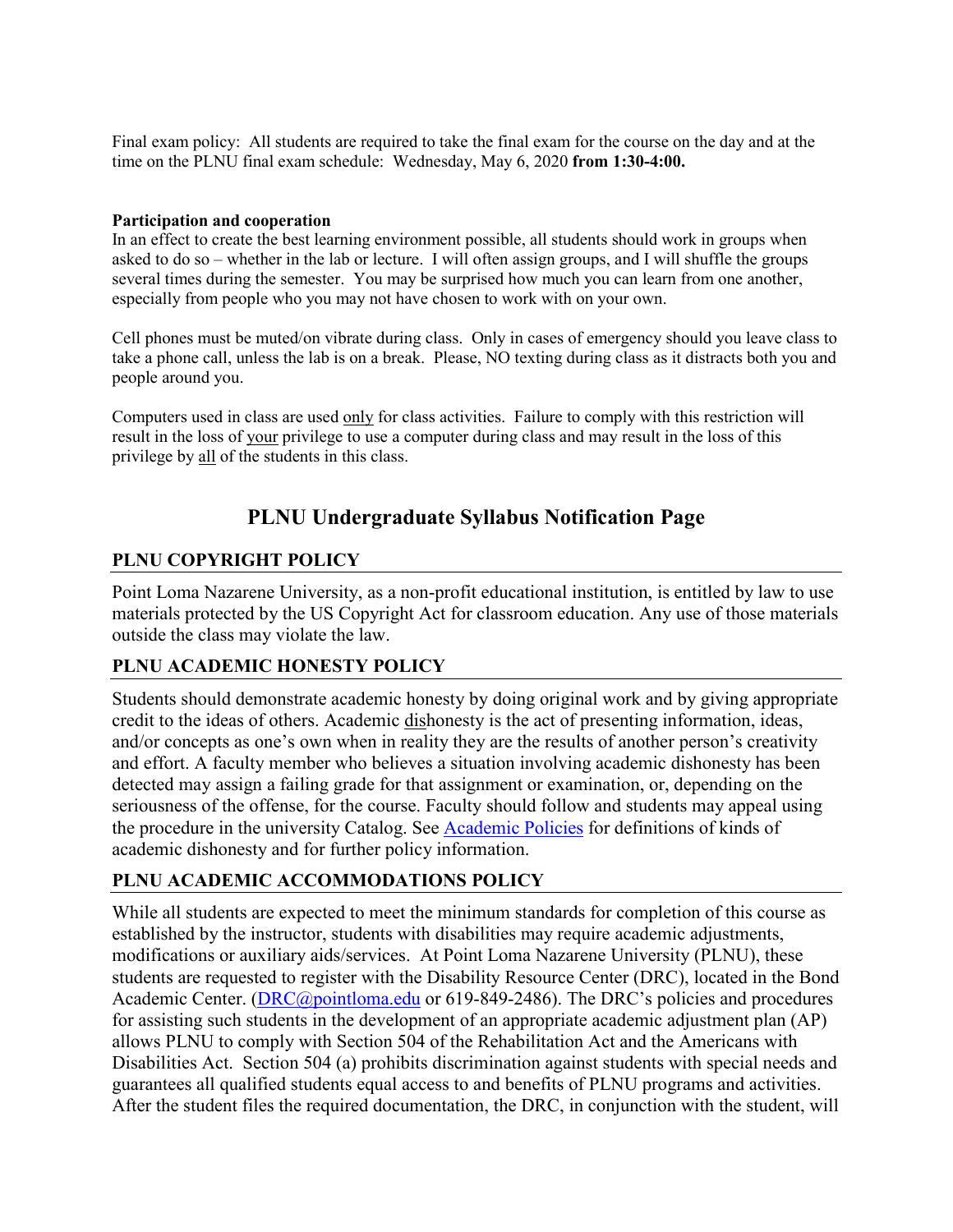develop an AP to meet that student's specific learning needs. The DRC will thereafter email the student's AP to all faculty who teach courses in which the student is enrolled each semester. The AP must be implemented in all such courses.

If students do not wish to avail themselves of some or all of the elements of their AP in a particular course, it is the responsibility of those students to notify their professor in that course. PLNU highly recommends that DRC students speak with their professors during the first two weeks of each semester about the applicability of their AP in that particular course and/or if they do not desire to take advantage of some or all of the elements of their AP in that course.

# **PLNU ATTENDANCE AND PARTICIPATION POLICY**

Regular and punctual attendance at all classes is considered essential to optimum academic achievement. If the student is absent from more than 10 percent of class meetings, the faculty member can file a written report which may result in de-enrollment. If the absences exceed 20 percent, the student may be de-enrolled without notice until the university drop date or, after that date, receive the appropriate grade for their work and participation. See [Academic Policies](http://catalog.pointloma.edu/content.php?catoid=18&navoid=1278) in the Undergraduate Academic Catalog.